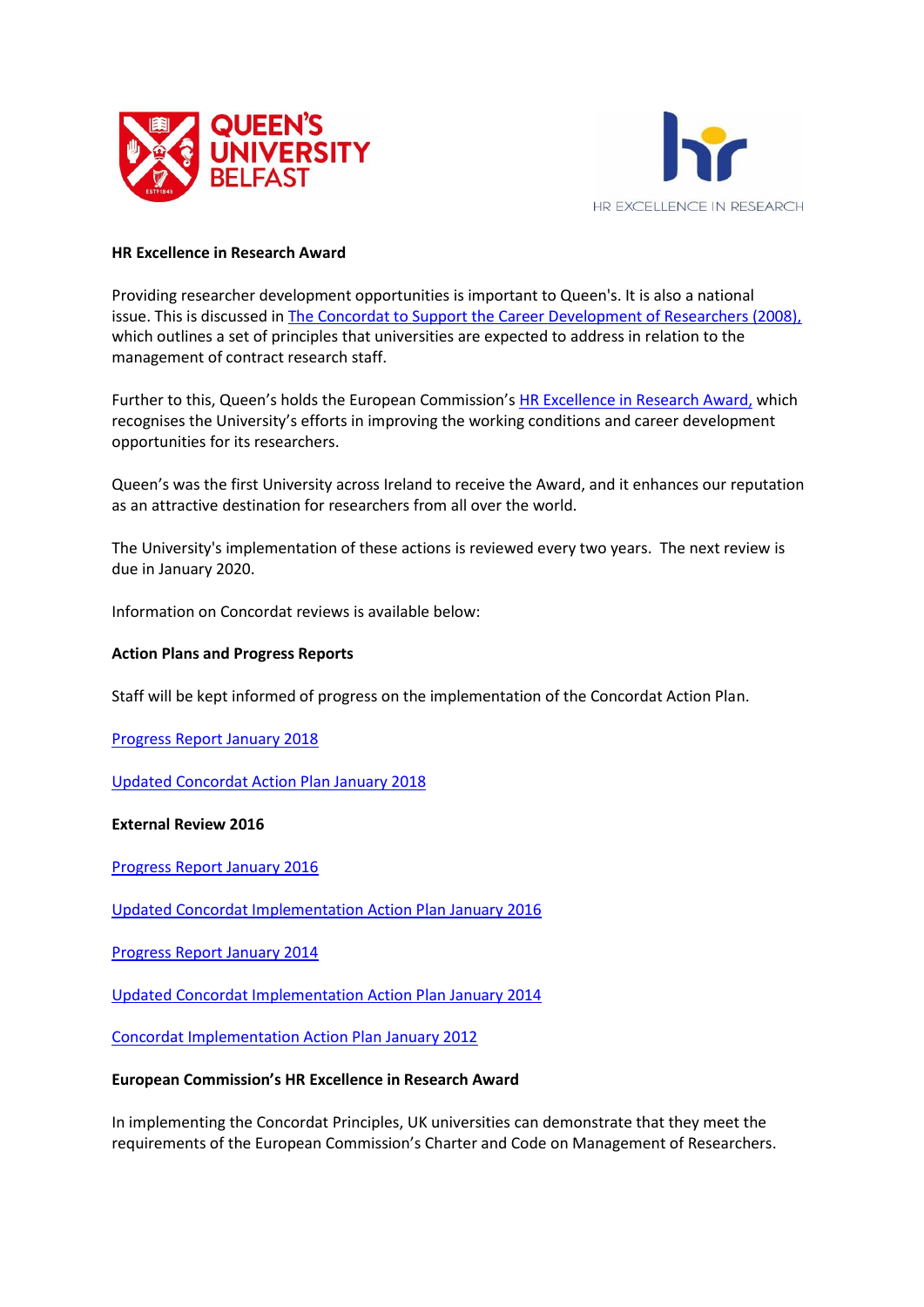- Queen's successfully applied for the award in January 2012
- We were the first University in Ireland to achieve this recognition
- We conducted internal reviews of progress on the action plan in 2014 and 2018, and an external review was completed in 2016.

During the internal review in January 2018, Organisational Development co-ordinated a consultation process with staff. This included:

- the Careers in Research Online Survey (2017)
- Principal Investigators/Research Leaders Survey
- face to face meetings with staff

Members of the Concordat Implementation Review Group have met with researchers to discuss the action plan, and attended the new University Post-Doc Forum.

Senior managers have also been included in this consultation process in order to gain agreement on the range of actions in the updated Concordat Action Plan.

# **Concordat Implementation Review Group (CIRG)**

Established in January 2013, the CIRG brings together staff from across the University with knowledge of and responsibility for the management and development of Queen's Research Staff. The group is responsible for co-ordinating and monitoring the implementation of the Concordat to support career development for Queen's researchers.

The University's Concordat Implementation Plan forms the basis for the actions of this group. In January 2012 the University successfully applied for the European Commission's HR Excellence in Research Award, with the Concordat Implementation Plan forming the basis of this application. CIRG has co-ordinated the 2- and 6- year internal reviews and the 4-year external review of the Concordat Implementation Plan.

Membership includes academic, academic support staff and, crucially, research staff. Research staff representatives are members of school-based societies and forums, and provide a researcher perspective on the issues and how to progress the actions in the implementation plan.

A number of members of the CIRG are also SWAN champions within University schools. This has enabled the sharing of information on career development initiatives undertaken as part of the Queens Gender Initiative and the researcher development programme.

Many of the best practice examples gathered by CIRG are based on initiatives that have a SWAN focus but have developed into resources available to all research staff.

In order to raise awareness about the Concordat and in preparation for the review of the HR Excellence in Research Award, members of CIRG meet with a range of staff across the University, e.g. Directors of Research and Research Staff Societies and Forums.

# [Terms of Reference and membership](https://www.qub.ac.uk/directorates/HumanResources/hr-filestore/Filetoupload,865553,en.pdf)

# **Summaries of meetings:**

# [13 April 2016](https://www.qub.ac.uk/directorates/HumanResources/hr-filestore/Filetoupload,865534,en.pdf)